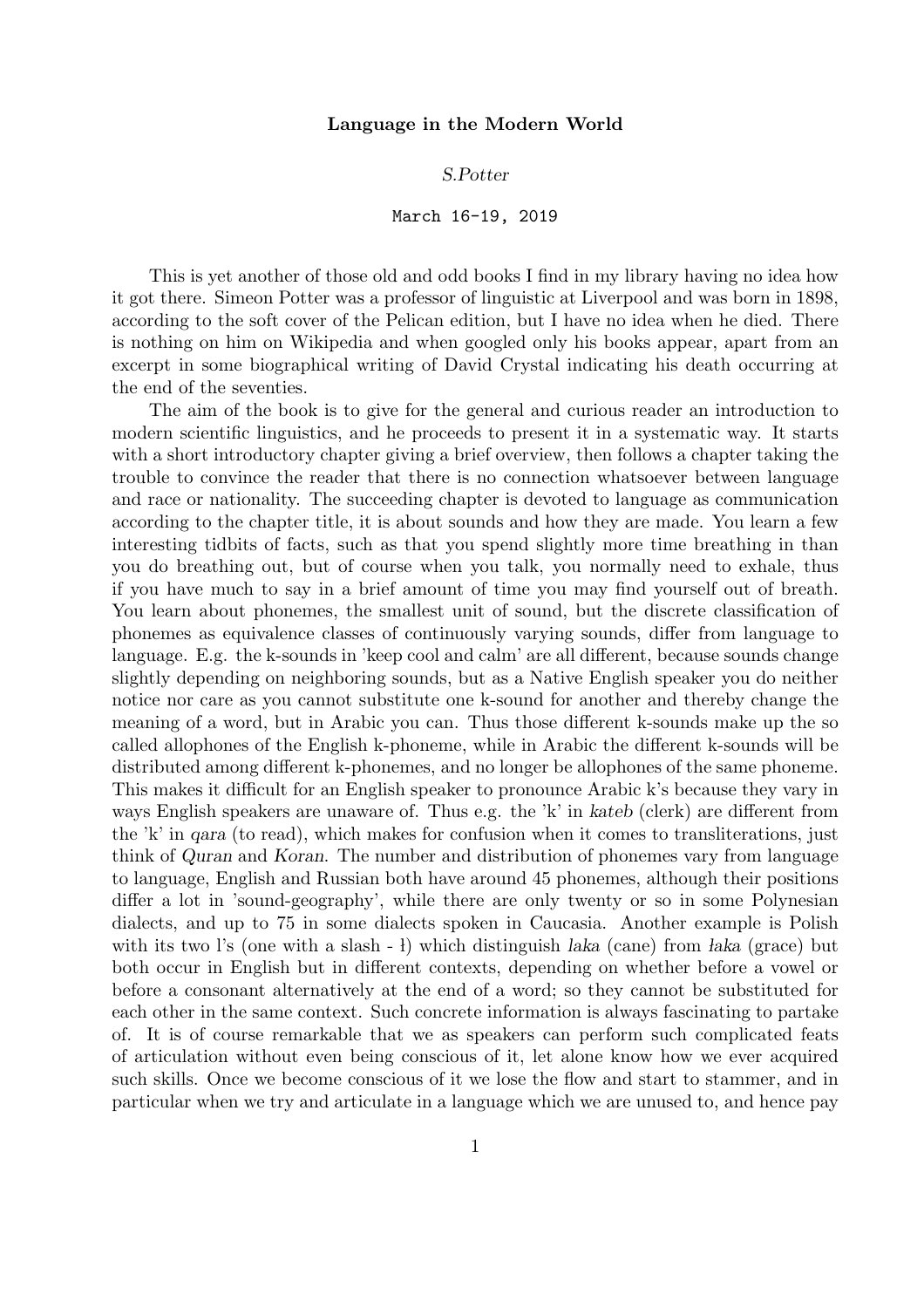particular attention as how to pronounce properly, we find ourselves stuttering. But the production of sound is just one part of communication, interpreting them in real time is a challenge by itself. In fact we only catch part of what is being said, the rest we interpolate because we already know to a large extent what is being said, but sometimes when it comes to names and telephone numbers confusion is legion. This is why, I think, comprehension of a foreign tongue, say as it appears in a movie or on the stage, goes quite abruptly from understanding next to nothing to understanding almost everything. As an aside, just as the mouth along with the vocal chords and the tongue was not designed for speech, but hijacked for that purpose in the evolutionary process, the ear initially served as an organ to maintain bodily equilibrium, something it still does, it later became co-opted for hearing. Yet examples of fascinating facts to know, just as supposedly the tonal range in speech is wider than in song.

Then a chapter on sounds and symbols, moving to a very different aspect of linguistics. The main thing to keep in mind that normally there is no connection between sounds and what they symbolize (with a few quasi-exceptions such as onomatopoetic words, which anyway differ between languages). The author also claims that man is the only animal which use symbols, and hereby we differ significantly from animals. This claim is controversial at many levels, I would say, there are claims that the apes can at least master protosymbols, although such claims tend to be made out from a certain measure of sensationalism and should always be taken with more than a grain of salt. However, they point to a more interesting question as to whether animals (pace Descartes) can think or not and to which we will return. To further emphasize the conventional and fortuitous connection between sounds and meanings one may think of the phenomenon of homophones of which there abounds in both English and French. The meaning of sound are never done in isolation but in context and thus there seldom arises any difficulties. This points to another important structure of languages, namely, I think, their top down character which is obscured by the grammatical structure imposed on their study. Grammar is not intrinsic to language only to its study. Grammar essentially means an analysis of language into atomic constituencies and to their subsequent synthesis. This is not how languages are learned naturally, and it is instructive to contemplate how machine translations have become much more efficient when not based on any structural analysis but on simple statistical patterns, this may not be what humans do, as there is not enough human cognitive capacity to feed on big data, but something similar comes into play when we develop an ear for what is acceptable or not, the normative features of grammars not being fine-grained enough to give guidance. As to the analysis of language into irreducible parts, the morpheme is the smallest meaningful unit of sound, this is fair enough, but are there such things as words really? Or are those just conventions characterized by being separated by blank spaces? Collingwood claims that they are indeed conventions, that entire idiomatic expressions should be treated a word, i.e. part of the vocabulary. In speech, words blend into each other with no actual physical separation, and this is particularly noteworthy in French where mute endings become audible when attached to the next word. The author tends to be in sympathy with Collingwood but spends the chapter discussing how words are formed and made, and of course discussing different types of words. It is noteworthy that some types of words, such as proper names and terminology can rather easily be transferred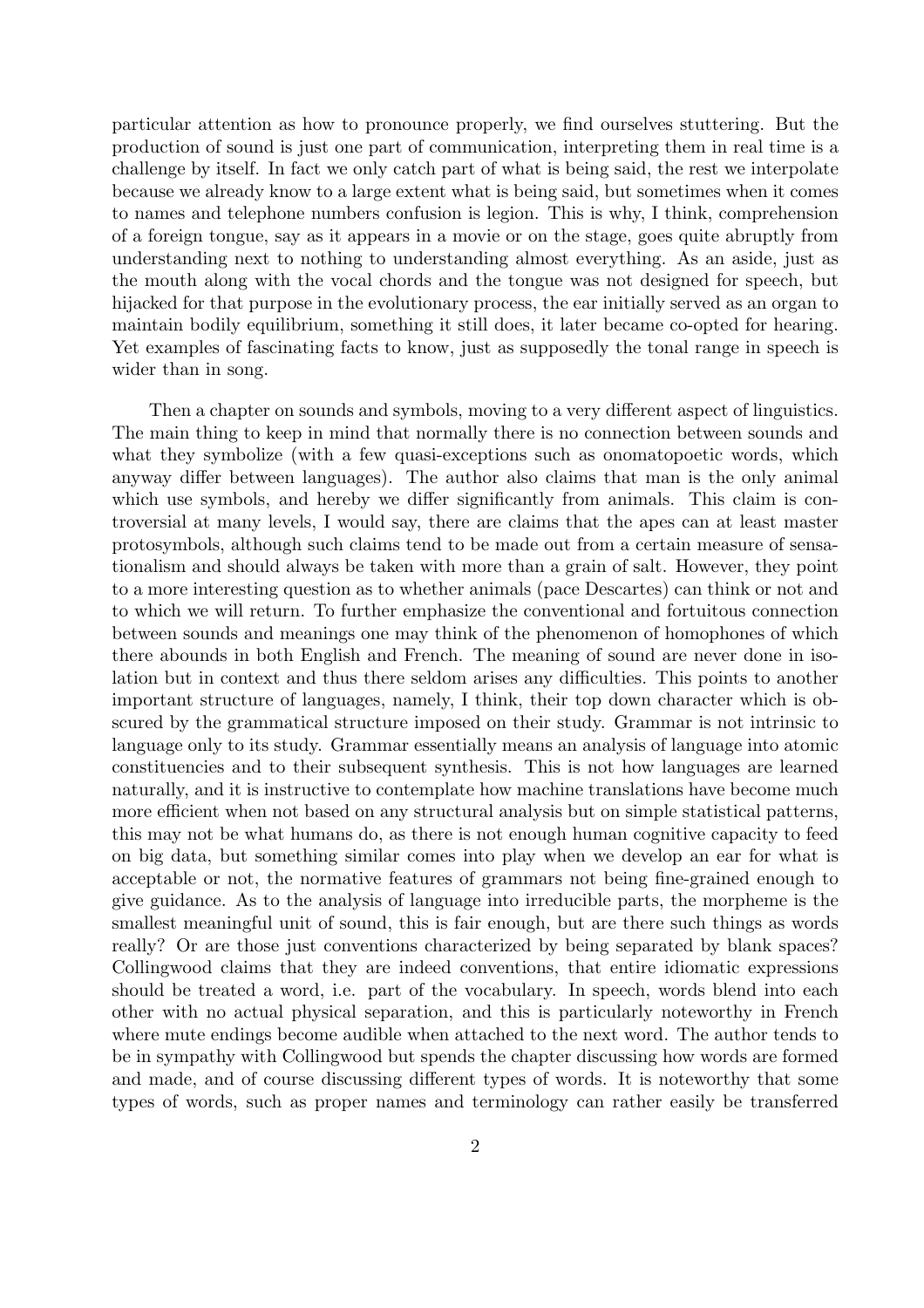from one language to another, but the way they are inflected must adhere to the intrinsic structure of the receiving language. Similarly structural words are much more resistant to transference being far deeper embedded in the language<sup>1</sup>.

The sixth chapter deals with the shaping of sentences and is, not surprisingly, focused on syntax, i.e. how words fit together. However, when speaking a language of which you have a command, you spend as little time thinking of the syntactic synthesis as you do on the articulation of sounds. Quite possible, I suspect, you have some ready made templates in which you may do various substitutions as well as structural modifications. In fact the quickest way in which to achieve some kind of fluency in a foreign tongue is to learn a couple of such templates, or phrases, by heart, and thus spare yourself the trouble to build them up consciously from scratch. Admittedly sentence structures could be quite involved, but the principle is simple, namely the build up of the sentence by encapsulated clauses. It is those you actually keep in mind when speaking, as they carry the meanings of what you want to say<sup>2</sup> , suitably qualified, and the production of those clauses is automatic. And once again we may appreciate the fluidity of notions such as sentence, clauses and words. Now, there are of course subtle questions of word order, in general highly inflected languages being more flexible, while those which are more isolating, such as Chinese and English, the significance of a word depends on its position, that information is not packaged with it.

Then follows two chapters on Indo-European and non-Indo-European language, with historical background and geographic description together with some comparisons. Then there is a chapter on the practical study of languages, where indeed it is pointed out that the sentence is the unit of speech, and that during the Second World War intensive language courses where designed for quick mastery. The emphasis was not on detached declinations and conjugations but drills on clauses and sentences on the basis of 'graded structures'. And this may also be the way children pick up their Native tongues, although this is of course speculation. I also suspect that this may have been the motivation of the so called 'nature method' popular in the 60's. But basically, what is needed is a total submersion in the language giving your expressive needs no outlet than the ambient tongue. This is of course almost a tautological statement, language study is not an intellectual activity, although it is of course treated as such in any academic context. How many children have not struggled with Latin and how many of them acquired any active use of it? Montaigne, supposedly, was brought up with Latin as a Native language by his father, who was not a Native speaker of it. No doubt he became a fluid reader and a competent writer, but did he not write his famous essays in French, just as French was the language of choice for Descartes.

A chapter on comparative linguistics mainly focuses on the differences between German and French, how the Germans enjoy great freedom in making compounds, while this is almost banned in French, and how they need to make verbal paraphrases instead. It seems that affinities between languages is demonstrated by their vocabularies, in fact there

<sup>&</sup>lt;sup>1</sup> It has been noted that the importation of Scandinavian pronouns into English is rather remarkable.

<sup>&</sup>lt;sup>2</sup> this seems to indicate that thinking is more basic than language, that the meaning comes first and the verbal expression afterwards, but as just without counting your sense of numbers would be very limited, language extends the reality of what you find meaningful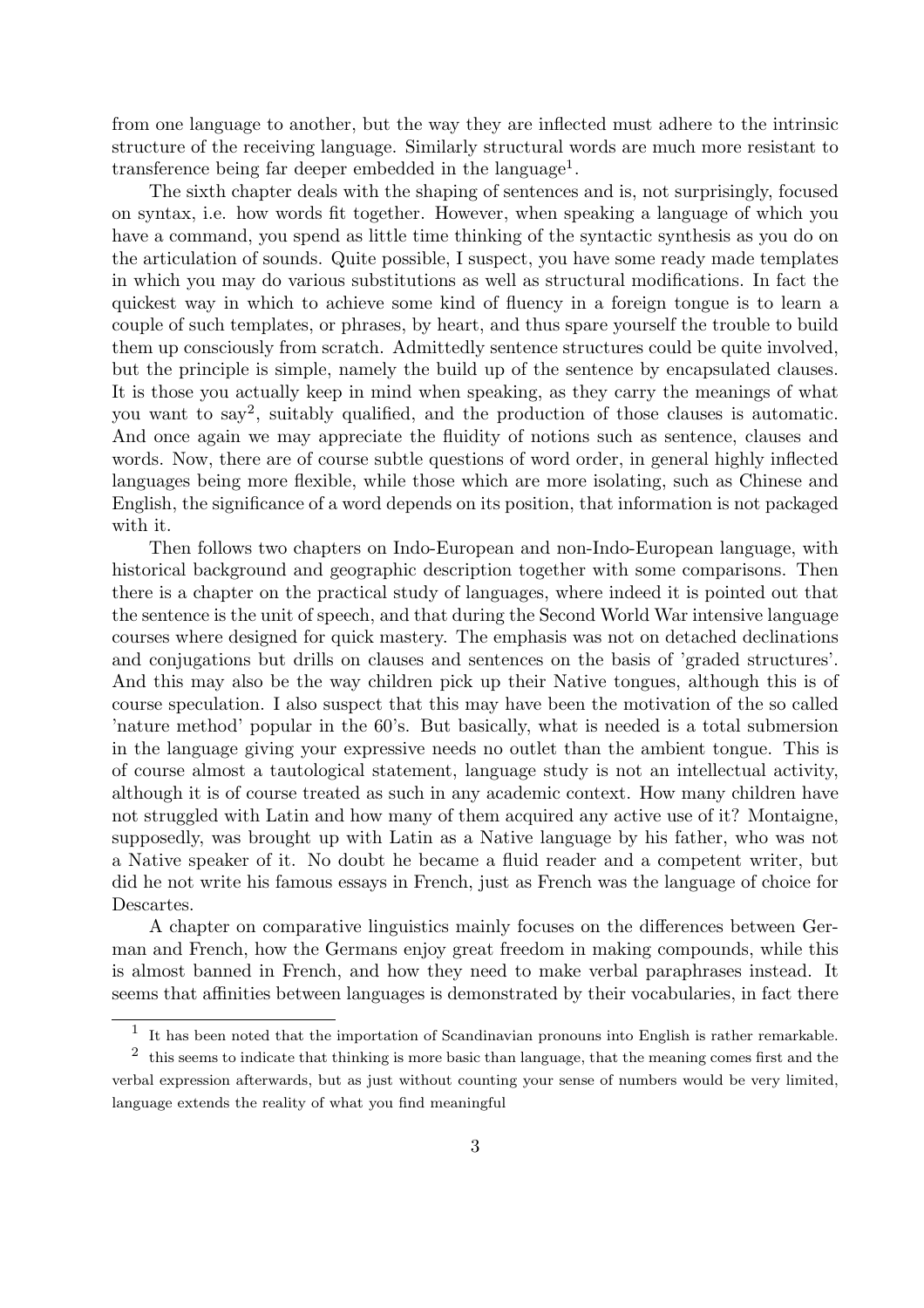are even laws with scientific pretensions laying down how sounds changes, I am of course referring to Grimm's law, among Germanic languages, and its various generalizations, but the author also brings up similar laws formulated by the mathematician Grassmann. The historical reconstruction of various languages is based on word affinities, but many interesting features seem to hop up in relatively unrelated languages. In Swedish you make the distinction between 'he took his hat' and 'he took his own hat' by means of a pronoun, while in English the two meanings are often confused when you cannot derive it from the context. Russian also has that extra pronoun and it probably exists in many other languages. Another example is the definite form which usually is a separate word put in front, while in Scandinavian languages as well as in Romanian it is placed as a suffix. Sanskrit is the ultimate language for compounds, but many Indo-European languages no longer recognize this feature.

The two concluding chapters are disappointing though, they deal with fundamental philosophical questions concerning language, such as its relation to thought and its role in society. The author is good at concrete linguistic examples but philosophy is not his forte. What is the nature of thinking and how important is language for it? If animals have no internal language in what sense can we think of them as thinking entities with a selfconsciousness? Animals, such as dogs with whom you have something of a relationship obviously display emotions with which you have little difficulty identifying with. The truly fascinating thing with language is that at the same time it is very private it is also very much collective. The notion of a truly private language does not really exist, so if Jung's notion of a collective unconsciousness has any reality beyond the rhetorical, it surely is language. Without language social life would be impossible. If now language is essential to thought, thinking cannot be done in isolation from other people, at least it cannot be developed without social contacts. According to the biologist Maynard-Smith and his co-author, language is the last major innovation of evolution, making a group of people into a super-organism, communication between them being absolutely essential for its very existence. How do we know that other people exist, that there are other minds? Logically we cannot prove it, but emotionally we feel it must be true, our linguistic bond to other people being stronger than logic. Language is indeed a collective effort and no one individually has control over it. True, individuals may make suggestions, but they can never enforce them, what catches on depends on the whims of the collective. No wonder that the notion of an ethnic identity more than anything is based on a shared language. We are more ready to accept those who sound like us but maybe not look like us, than the other way around. As private individuals we fear blindness more than deafness, because we feel that it is by sight we command and take part of the world; but when it comes down to it, deafness is supposedly harder to bear than blindness, as it makes us socially isolated. We cannot share visual beauty in the same direct way as we can share a language, and thereby hearing is essential. To read is not the same as listening, the written word does not touch us as deeply as the spoken. Of course many of us prefer the former because of its efficiency and we are greedy, but in the process we lose something. Socrates supposedly regretted the invention of the script as it made us independent of the oral tradition and the necessity to learn things by heart, What is more satisfying in the end: to have read many texts, of which we have forgotten the most, or to know one or two texts very intimately?